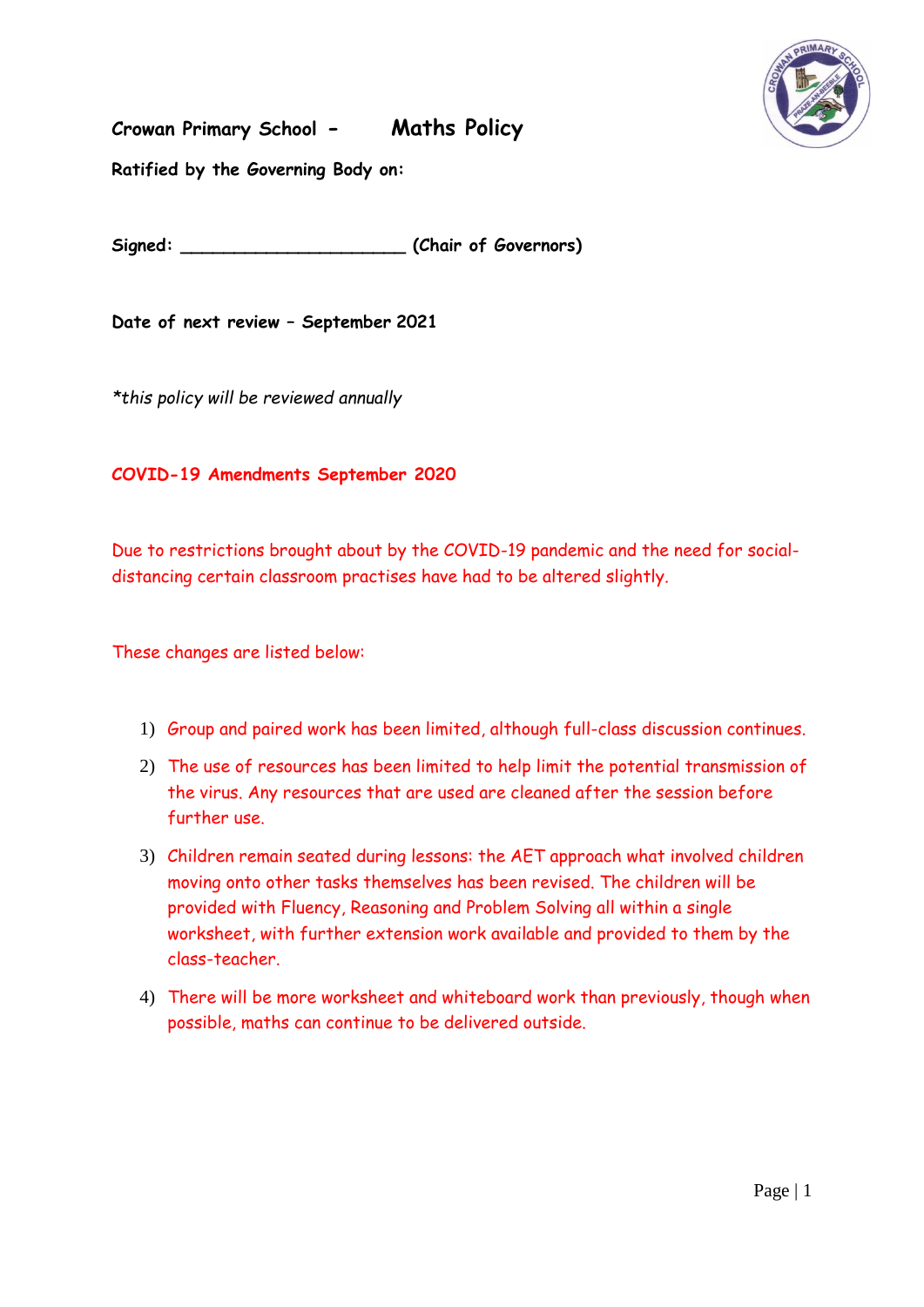**1. Rationale** *-* Mathematics teaches children how to make sense of the world around them through developing the ability to calculate, to reason and to solve problems. It enables children to understand and appreciate relationships and pattern in both number and space in their everyday lives. Through their growing knowledge and understanding, children learn to appreciate the contribution made by many cultures to the development and application of mathematics.

**The rationale for this policy-** to ensure all teachers and governors are aware of the vision and aim**s** of mathematics in our school. There will be a consistent approach in the delivery of mathematics from the Early Years Foundation Stage to Year 6.

**2. The policy was developed by: -** Mrs Victoria Gillam (subject leader for mathematics) in consultation with all teaching staff at Crowan Primary School.

**3. Objectives: -**Through the model of a dedicated daily mathematics lesson of between 45-60 minutes we will endeavour to support children to:

1. **Become fluent** in the fundamentals of mathematics, including through varied and frequent practice with increasingly complex problems over time, so that pupils develop conceptual understanding and the ability to recall and apply knowledge rapidly and accurately.

2. **Reason mathematically** by following a line of enquiry, making conjectures about mathematical relationships and forming generalisations, and by developing an argument, justification or proof using mathematical language.

3. **Solve problems** by applying their mathematical understanding to a variety of routine and non-routine problems with increasing sophistication, including breaking down problems into a series of simpler steps and persevering when seeking solutions.

**In our teaching of maths we endeavour to:**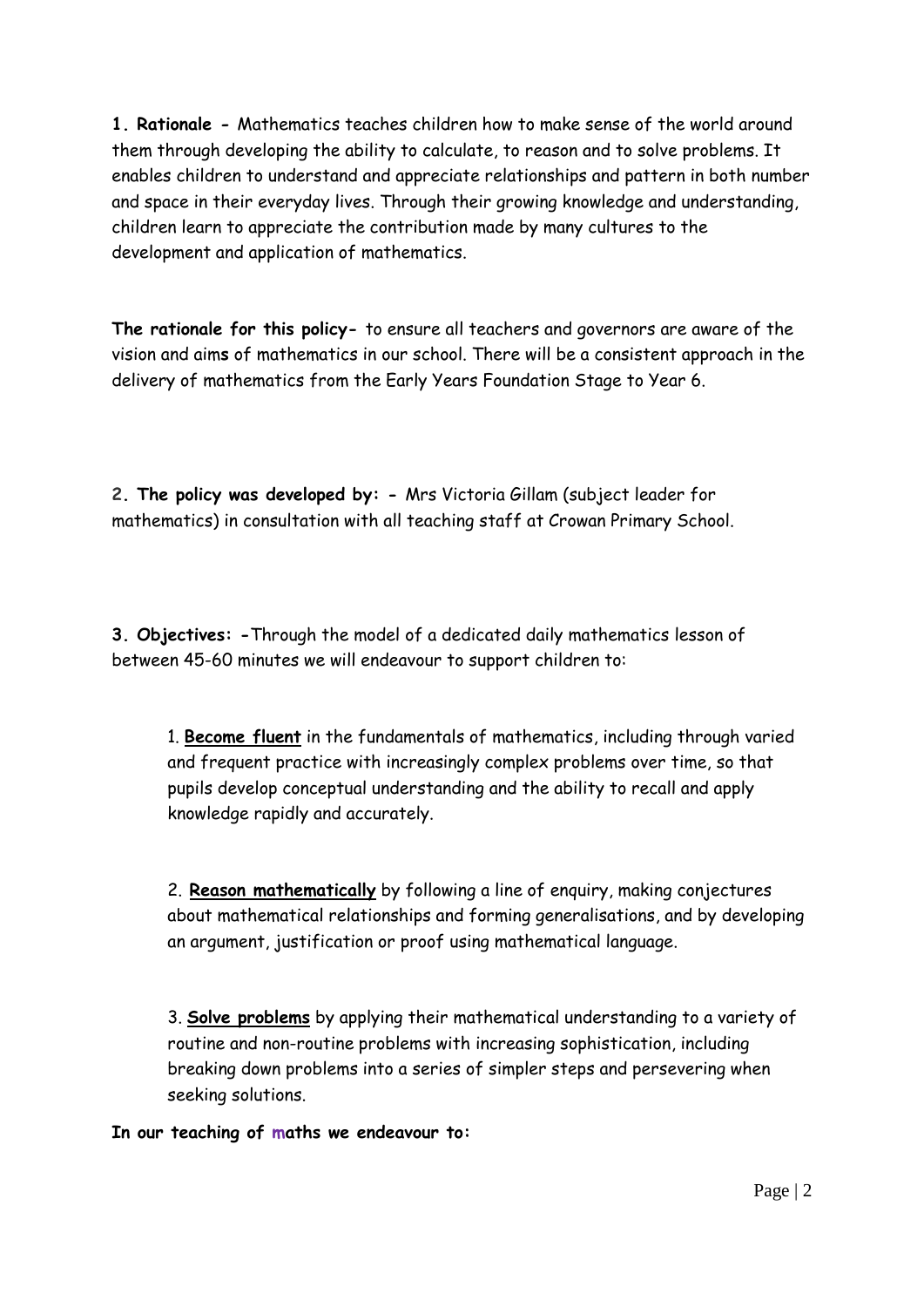- Develop a confident, positive attitude towards the learning and use of mathematics
- Promote confidence and competence with numbers and the number system.
- Develop the ability to solve problems through decision-making and reasoning in a range of contexts.
- Develop a practical understanding of the ways in which information is gathered and presented.
- Explore features of shape and space and develop measuring skills in a range of contexts.
- Understand the importance of mathematics in everyday use.

# **4**. **Teaching and Learning**

 The school uses a variety of teaching methods and recognises a variety of learning styles in the delivery of mathematics lessons.

Our principal aim is to develop children's knowledge, skills and understanding in mathematics. We do this through a daily lesson which can involve teacher led directed teaching, a high percentage of independent and peer work as well as small group activities.

During these lessons we encourage children to ask, as well as to answer, mathematical questions.

Children have the opportunity to use a wide range of resources to support their learning. Where appropriate, ICT is used to further enhance teaching and learning including the use of the Interactive Whiteboard (IWB). Wherever possible, we encourage children to use and apply their learning in everyday situations.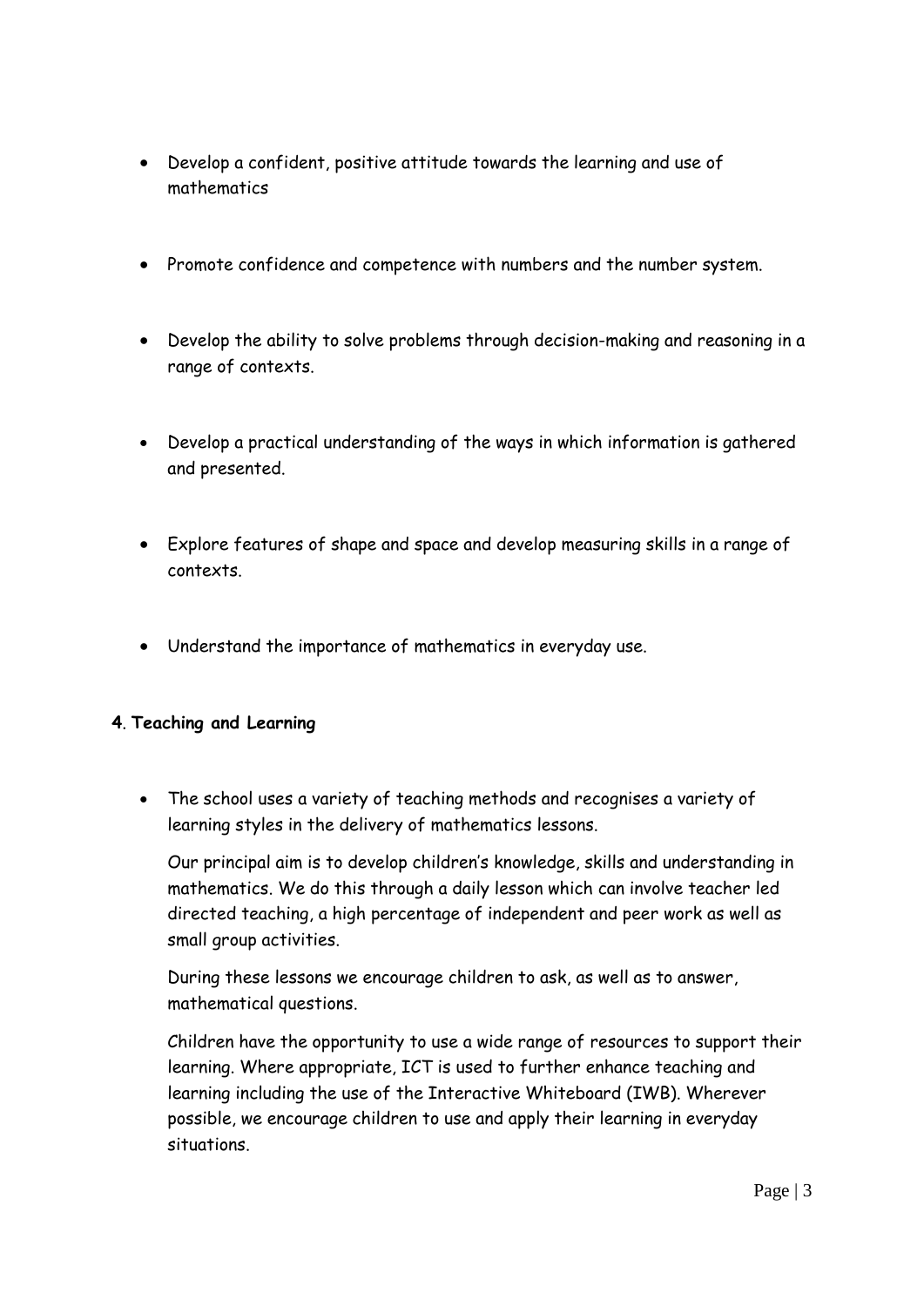The teaching of daily maths can takes place in a variety of different ways including:

- Work on whiteboards, which may be teacher led
- Number of the Day activities, where children explore and manipulate different numbers
- Practical maths, where children will learn kinaesthetically
- Written work within a lesson maths book
- Times tables and number facts may be learnt and practised verbally

*Due to this variation a date may not be present every-day in the children's Maths books.*

# **5. Mathematics Curriculum Planning**

# **5.1 Foundation Stage**

In accordance with the Ofsted 'Bold Beginnings' document, published in November 2017, teachers in our Reception class *'…devote sufficient time each day to the direct teaching of… mathematics, including frequent opportunities for children to practise and consolidate their skills.'* (2017:page 7)

Maths is taught through an initial whole-class input and then skills are consolidated in small groups or on an individual basis at a similar time in the morning every day. Numeracy is taught through first-hand, practical activities. These are carried out in both the indoor and outdoor environments and are differentiated to take into account the child's individual and current learning needs.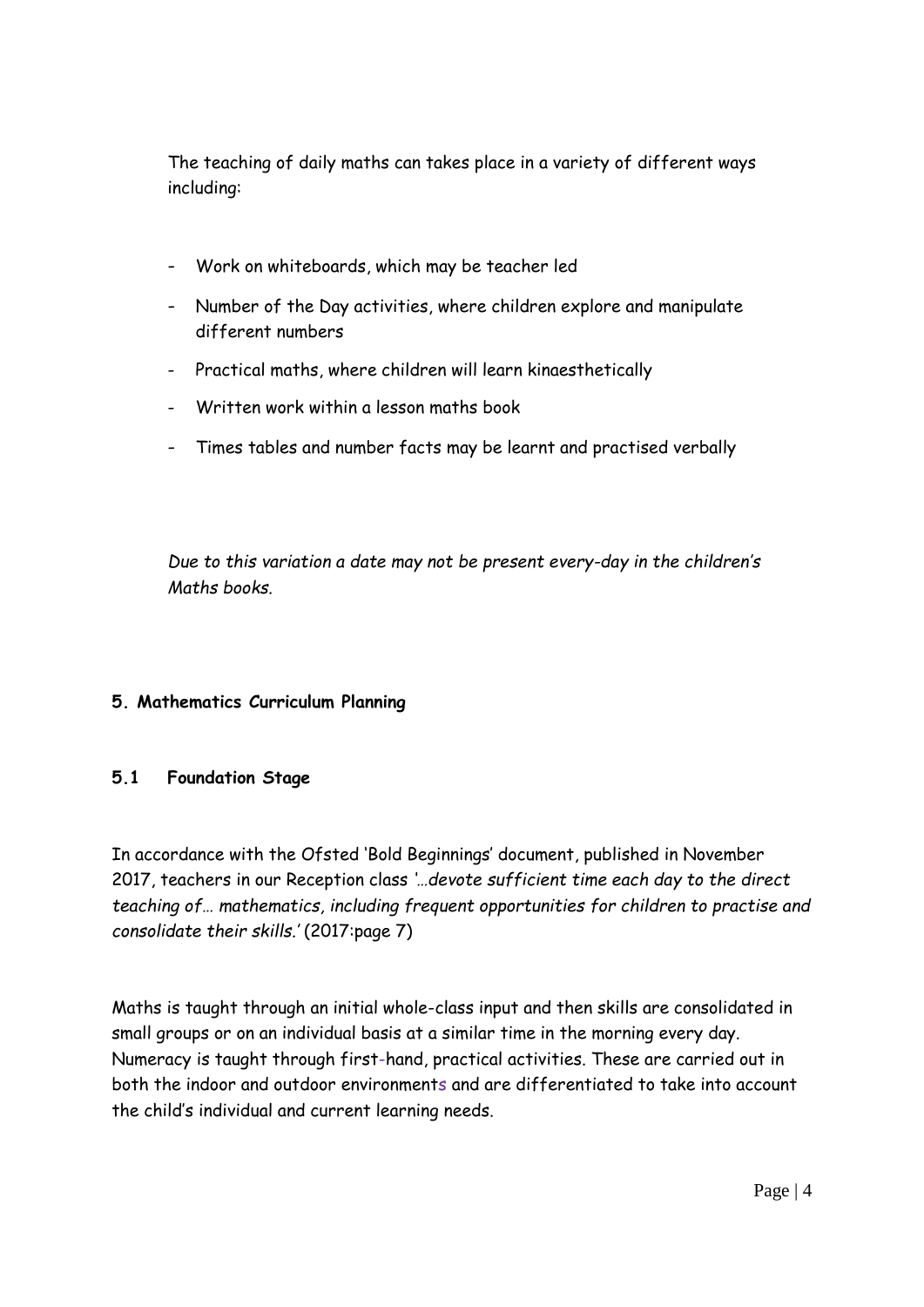We have a large maths area within the Reception classroom to encourage opportunities for independent, child-initiated learning and problem-solving and to reinforce skills introduced during whole-class sessions.

When children first start school, the practical nature of the numeracy teaching and learning in the Foundation Stage, means that initially very little paper-based recording is carried out, with photos to record children's learning often being used instead as a record of achievement and progress. As time progresses, children are encouraged to record their findings and learning with mark-making and correct number formation.

Planning in the Foundation Stage is based around the EYFS Early Learning Goals, following the 'Abacus' Active learn Maths planning resources to ensure coverage but with modifications, where necessary, to take into account children's individual needs.

# **5.2) Transition to Key Stage One (KS1)**

Children are in Key Stage 1 will need to develop their understanding of mathematics as a subject in its own right and there will need to be a time of transition from the Foundation Stage numeracy curriculum to the Key Stage 1 National Curriculum.

During this time of transition, learning objectives and planning is, therefore, sympathetic to the Foundation Stage curriculum in presentation and approach, and will incorporate the Early Learning Goals for those who have yet to achieve levels 8/9 prior to joining Key Stage 1.

# **5.3) Key Stage 1 and Key Stage 2**

Mathematics is a core subject in the National Curriculum and we have adopted the AET scheme of work to support our planning, monitoring and assessment of the pupils.

*Within our increasingly global and technologically driven world, the ability of our young people to become champions of flexibility and the unfamiliar is crucial.*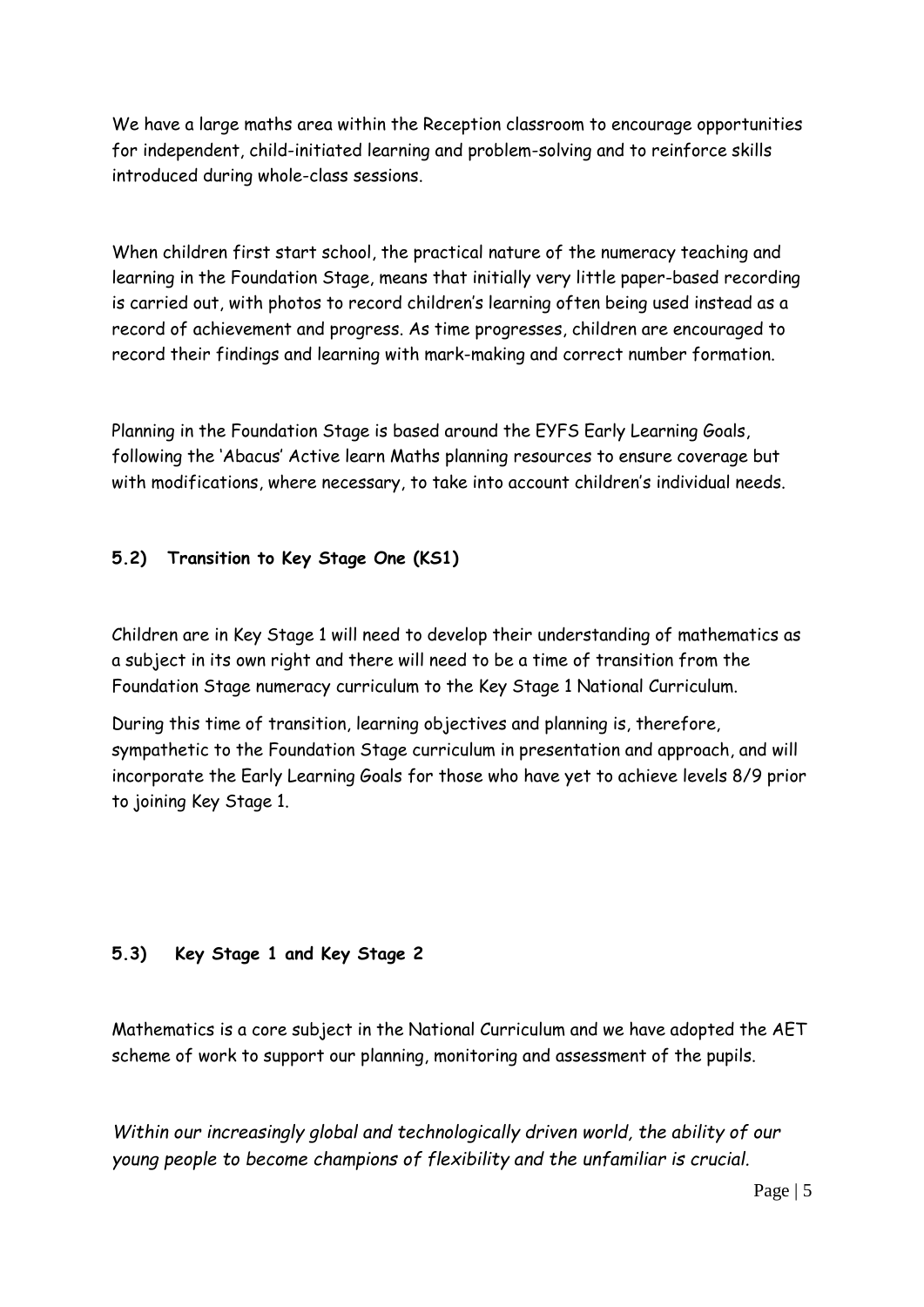*Our Mastery Flow Teaching Model (initially championed in mathematics from 2013) is spreading through other subjects. The model maps out the learning journey of a learning objective.* 

*The desired outcome of the learning journey is mastery. We define mastery as: fluency with the unfamiliar.*

*Show – Support, making sense, representing.*

*Do – Generalising fluency with different types of questions.*

*Think – Extension through probing questions.*

*Explain – Further extension, explaining and reasoning.*

*Solve – Rich or complex tasks or problems.*

### **5.4) Calculations (methods and strategies)**

Although pencil and paper procedures are developed, it is important to recognise that the ability to calculate mentally is of fundamental importance in developing mathematical competence. The mental methods in the revised National Curriculum for mathematics will be taught systematically from Reception onwards and pupils will be given regular opportunities to develop the necessary skills. Mental calculation should be seen as complementary to, and not separate from, the development of written calculations.

In every written method there is an element of mental processing. Sharing written methods with the teacher encourages children to think about the mental strategies that underpin these and to develop new ideas. Therefore, written recording both helps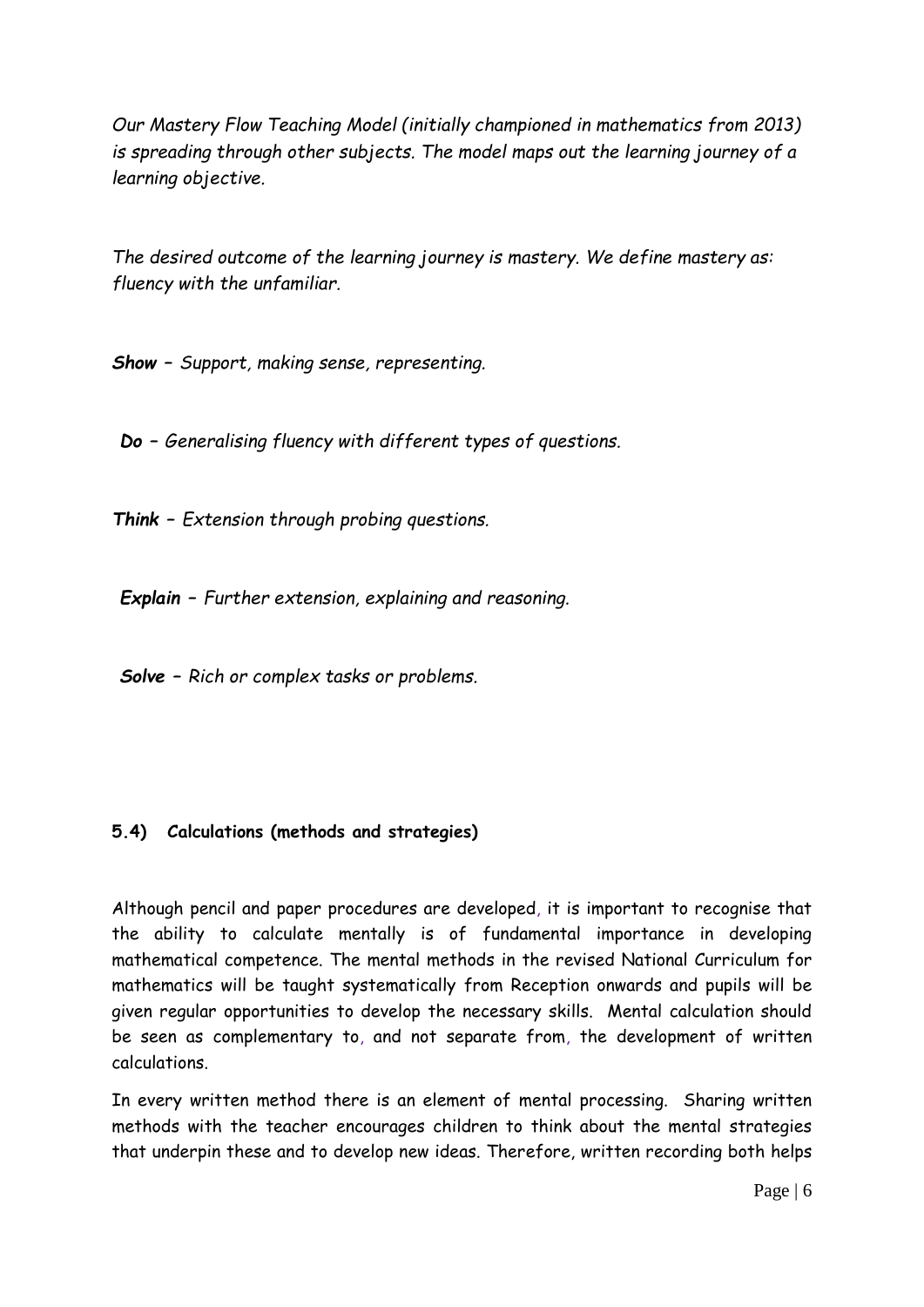children to clarify their thinking and supports and extends the development of more fluent and sophisticated mental strategies.

During their time at Crowan Primary School children will be encouraged to see mathematics as both a written and spoken language.

Teachers will support and guide children through the following important stages:

- developing the use of pictures and a mixture of words and symbols to represent numerical activities;
- using standard symbols and conventions;
- use of jottings to aid a mental strategy;
- use of pencil and paper procedures;
- use of a calculator and other forms of ICT

#### **Bar Modelling**

The use of bar modelling is used through all the year groups to encourage and support children's skills at making maths problems appear pictorially and to aid their skills with problem-solving. Although bar models will not always help children carry out required calculations, they are clearly designed to help children decide which operation to use. Instead of relying on superficial and unreliable clues like key words, the simple visual diagrams help children understand why the appropriate operations make sense.

The progression of bar modelling is:

#### **Concrete/Object – Discrete – Continuous**

These different stages are used in relation to the individual child's understanding.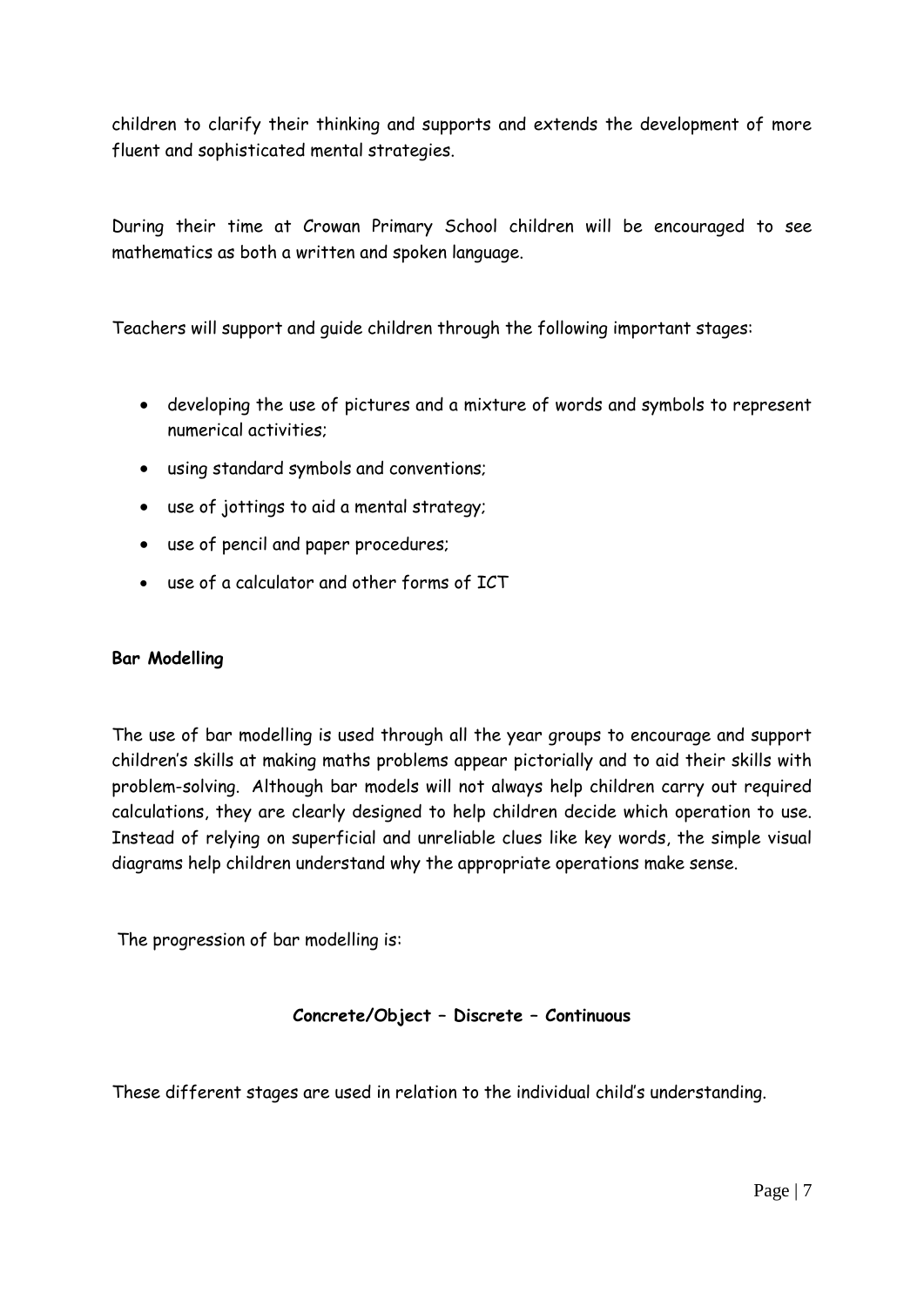This policy concentrates on the introduction of standard symbols, the use of the empty number-line as a jotting to aid mental calculation, and on the introduction of pencil and paper procedures.

It is important that children do not abandon jottings and mental methods once pencil and paper procedures are introduced. Therefore children will always be encouraged to look at a calculation/problem and then decide the best method to use– pictures, mental calculation with or without jottings, structured recording or a calculator.

Our long-term aim is for children to be able to select an efficient method of their choice (whether this be mental, written or, in upper Key Stage 2, using a calculator) that is appropriate for a given task.

They will do this by always asking themselves: *'Can I do this in my head?' 'Can I do this in my head using drawings or jottings?' 'Do I need to use a pencil and paper procedure?' 'Do I need a calculator?'*

Written methods of calculation are taught to each year group as set out in the Calculation Policies which has been developed by all primary schools in the Southerly Point Co-operative Multi-academy Trust.

*(See Appendices 1 and 2 for an overview of the development of calculation strategies in both Key Stage 1 and 2 and Appendix 3 for more details of the expectations for the development of calculation within each year group).*

### **5.5) AET Approach to Teaching Maths**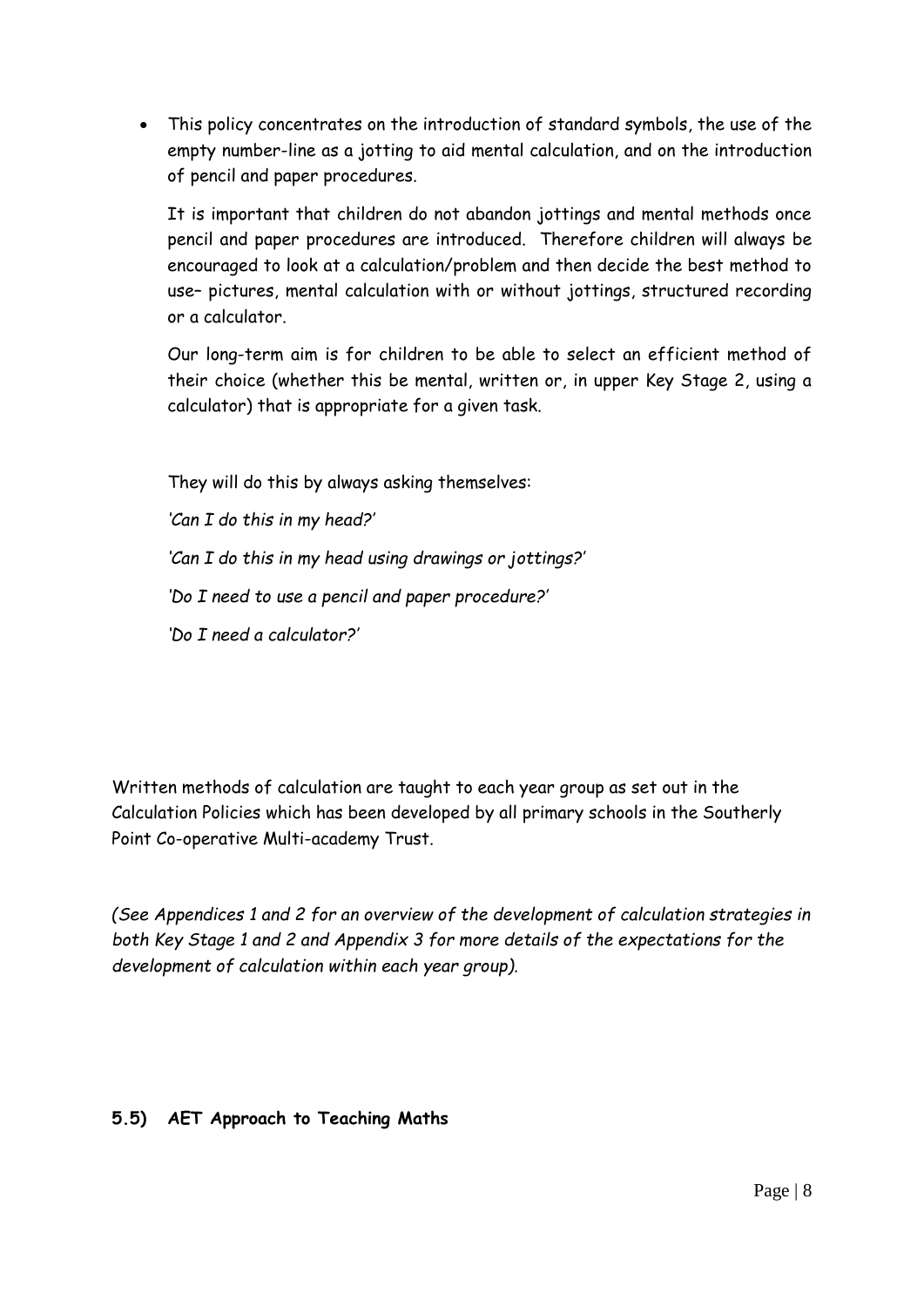Teaching and learning is set out into 5 learning points. This is how a typical maths lesson will look:

### *Show, Do, Think, Explain and Reason, Solve*

All children have access to all stages of learning with each planned topic, providing them with the chance to access the mastery curriculum. Confidence comes from fluency with the learning and naturally progresses through to mastery level activities.

#### **6. Resources**

There are a range of resources to support the teaching of mathematics across

the school. All classrooms are fully equipped with basic maths resources i.e. number lines, hundred squares etc. A central storage area also accommodates larger resources and those that are not used on a daily basis. We have a range of books to aid in the teacher's planning. A range of appropriate software is also available and this is usually stored in the individual classrooms.

### **7. Cross Curricular links**

The teaching of mathematics will be linked with other subjects across the curriculum, and Information and Communications Technology will be used in different situations so that children may see its relevance and application to problems in the outside world. *For example, in Science children will use graphs, tables and charts during their investigations.* Where possible we will contribute to the cultural development of our children by introducing them to famous mathematicians around the world and through history.

**The Use of Information and Communications Technology -** The computer is a valuable resource in the classroom to support teaching and learning in mathematics and to motivate children's learning. Staff are aware of a number of excellent internet sites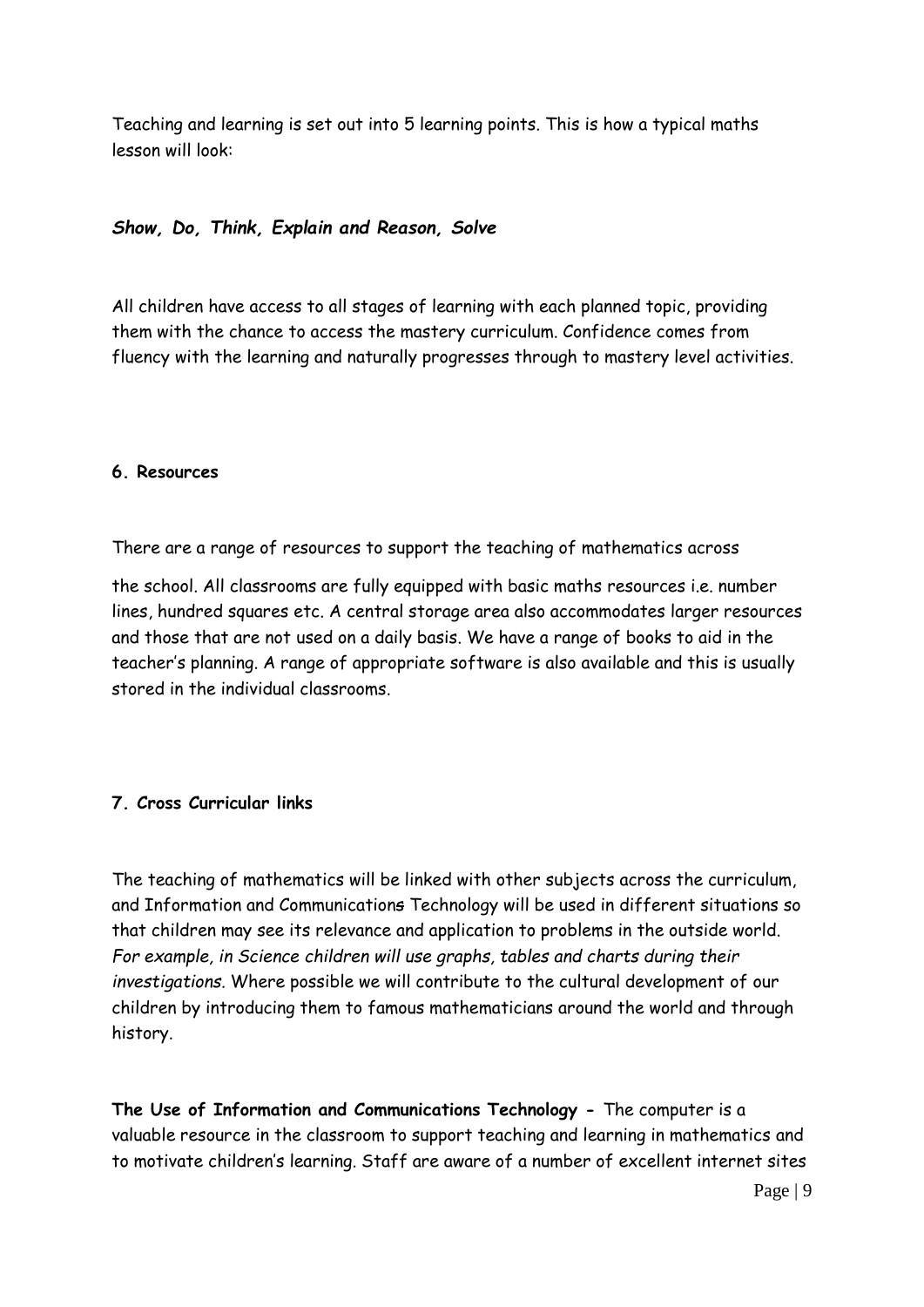e.g. www.nwnet.org.uk, www.primaryresources.co.uk, [www.deepeningunderstanding.co.uk,](http://www.deepeningunderstanding.co.uk/) www.nrich.maths.org and-regularly access these to support teaching and learning.

### **8. Mathematics At Home**

It is the aim of this school to involve parents and carers in their children's learning and to inform them of the child's progress in this subject. Homework will be sent home weekly from Year 2 onwards *(see Crowan Primary School Homework Policy).* 

#### **9. Assessment and Recording**

#### **9.1) Foundation Stage -**

Assessment is completed through observations of the children during numeracy/independent learning activities, teacher led activities, problem-solving opportunities and conversations. These assessments are recorded using note-taking and photographs. This information is used to track a child's progress throughout their time in the Foundation Stage and to contribute to parent meetings and report writing.

### **9.2) Key stage 1 and Key Stage 2**

At the completion of each topic the children in Key Stage 2 undertake an independent written test to assess their depth of knowledge and understanding of particular concepts (e.g. place value). These tests will be in-line with end of year expectations for each year group. They will also provide children with the opportunity to work under test conditions similar to the end of key stage 2 SATs.

Assessment grids are also completed by the class teacher at the end of every term. These assessment are based on a range on work completed throughout the term from which the teachers make their judgements. These assessments are then transferred onto the whole school tracking system in order to monitor the progress and attainment of individuals, target groups, different cohorts and the whole school.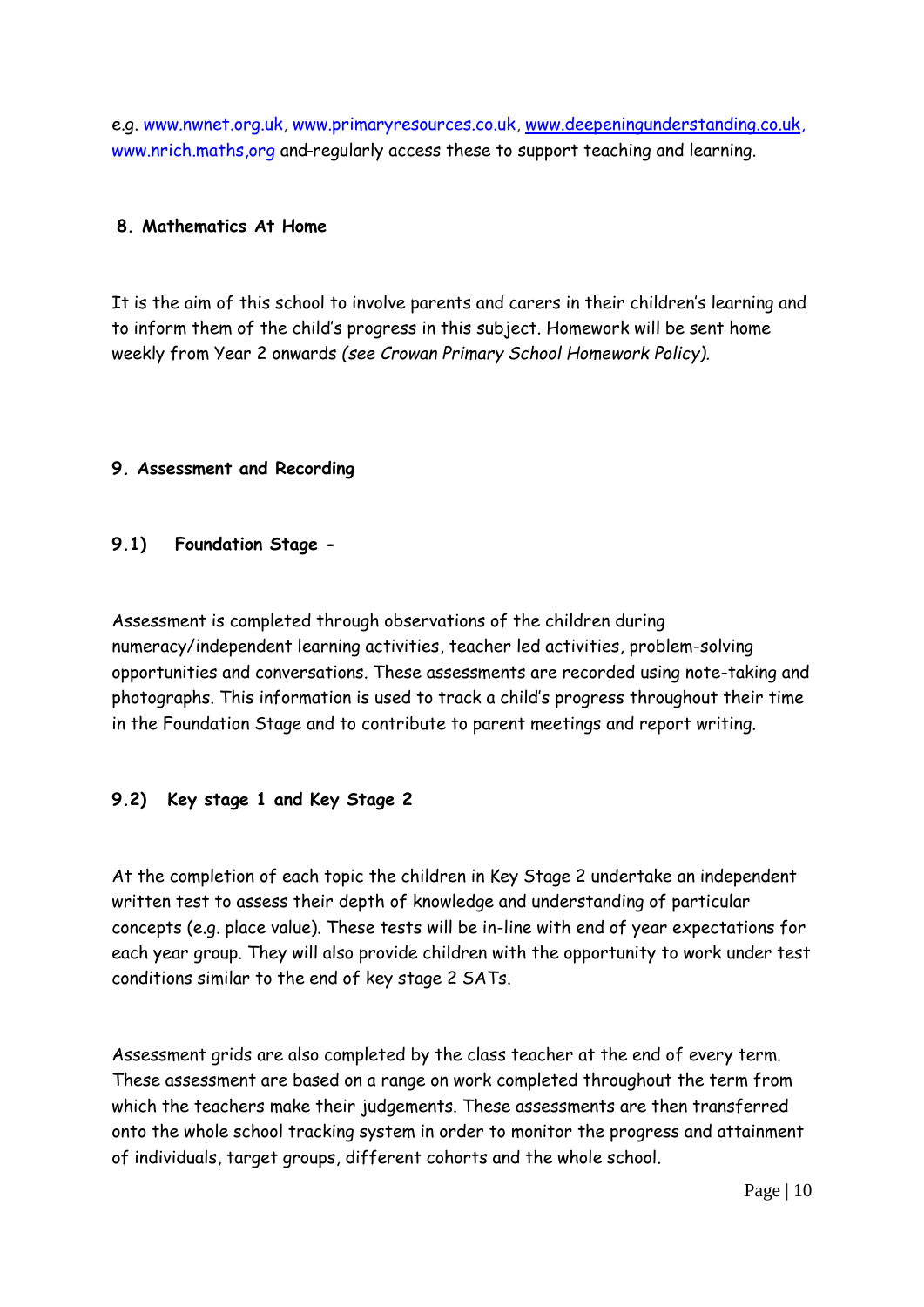The subject leader for mathematics and/or the Headteacher will also complete Pupil Progress Meetings with the individual class teachers, in order to discuss the pupils' attainment, progress and understanding, and to identify potential strategies for tackling identified barriers to their learning; appropriate short-term steps will be noted to help ensure continued progress is made. This process will support the class teacher in identifying and addressing identified needs through the class teaching, intervention strategies, staff training or use of resources.

We use the national SATs tests for children in Year 2 and Year 6, plus other published texts (NFER) and Teacher Assessment for Years 3, 4 and 5.

We use the results from these, in conjunction with on-going teacher assessments, to inform the progress and attainment through the year. (Y2-5).

The children's individual annual school report to parents records the child's attainment and progress in the subject, with SATs outcomes reported at the end of each key stage (Year 2 and Year 6). The children's progress throughout the year is also reported to parents in the Autumn Term and Spring Term Summary Reports.

# **10. Equal Opportunities: - (including gender and ethnic grouping)**

Our planning and organisation for mathematics will ensure equal opportunities for all children regardless of their race, culture, gender or ability.

### **11. SEN Provision**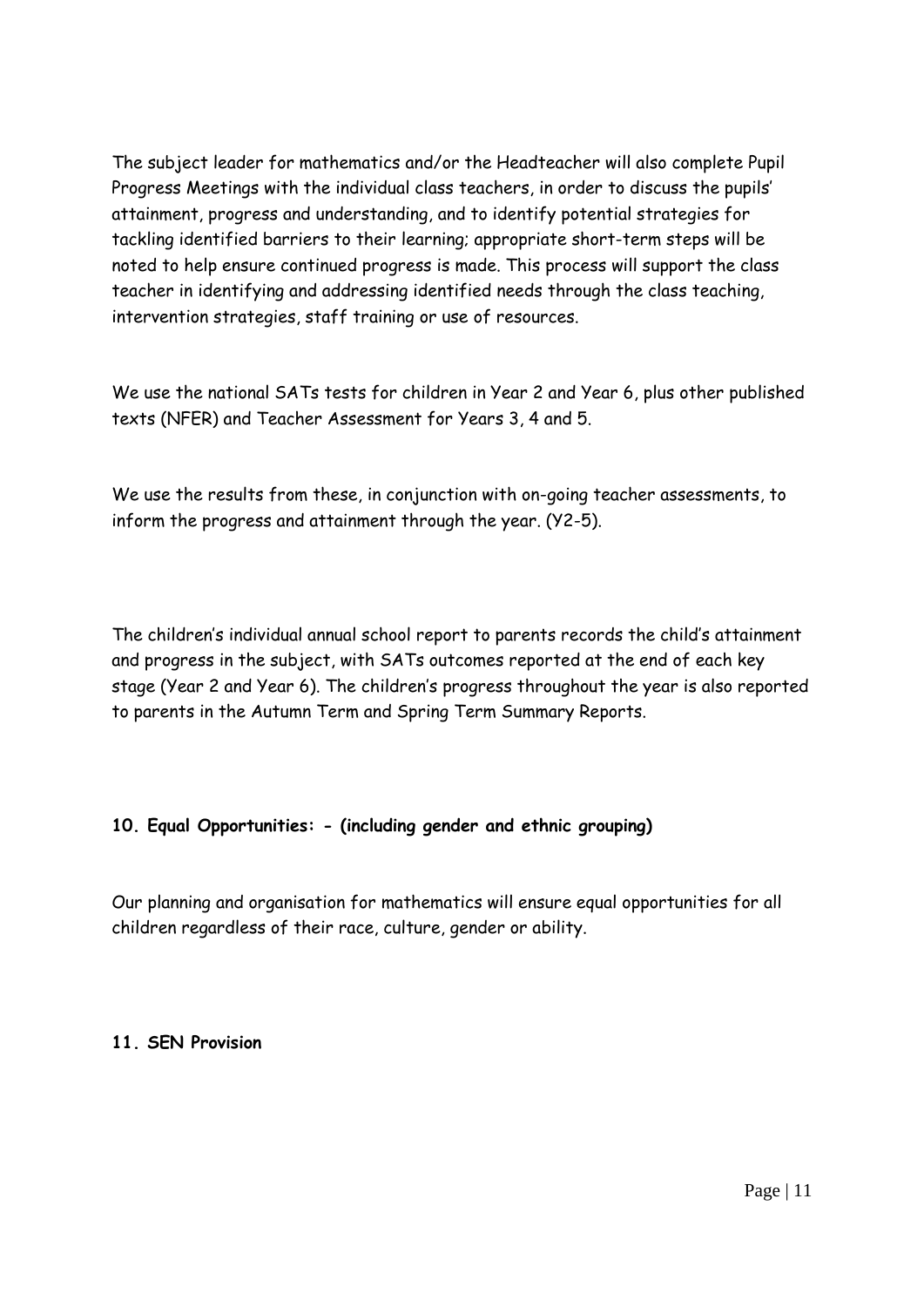The school aims to provide, through the daily mathematics lesson, a broad, structured mathematics curriculum for all. Manageable differentiation within lessons will aid the learning of both the more and less able mathematicians.

Less confident children, or those performing just below age related, expectations may receive additional support though specific intervention programmes at other times to help address gaps in their knowledge and understanding or to help resolve any misconceptions.

Certain children with special educational needs may require targeted support within the daily mathematics lessons and if appropriate at other times. Clear objectives will be recorded on the child's Individual Education Plan. Teaching Assistants are trained to offer support to these children in addition to that provided by the class teacher.

## **12. Monitoring of Learning and Standards**

**Monitoring of this subject will be undertaken by: -** The subject leader for mathematics, the Headteacher and members of the Local Governing Body.

Standards of teaching and learning in this subject are monitored by the Curriculum Leader using the following:

- Pupil Progress Meetings between the teachers, the Curriculum Leader and/or the Headteacher - to explore the impact of the school's policies, scheme of work and outcomes for the children in the different year groups across the school
- Pupil conferencing to illicit the views of the pupils; their attitude towards learning in this subject; and the depth of their understanding and related skills
- Work sampling to explore the content and detail of the children's work in this subject
- Planning scrutiny to investigate the coverage and suitability of the planned lessons
- Lesson observations to gauge the effectiveness of the teaching and learning for all ability groups